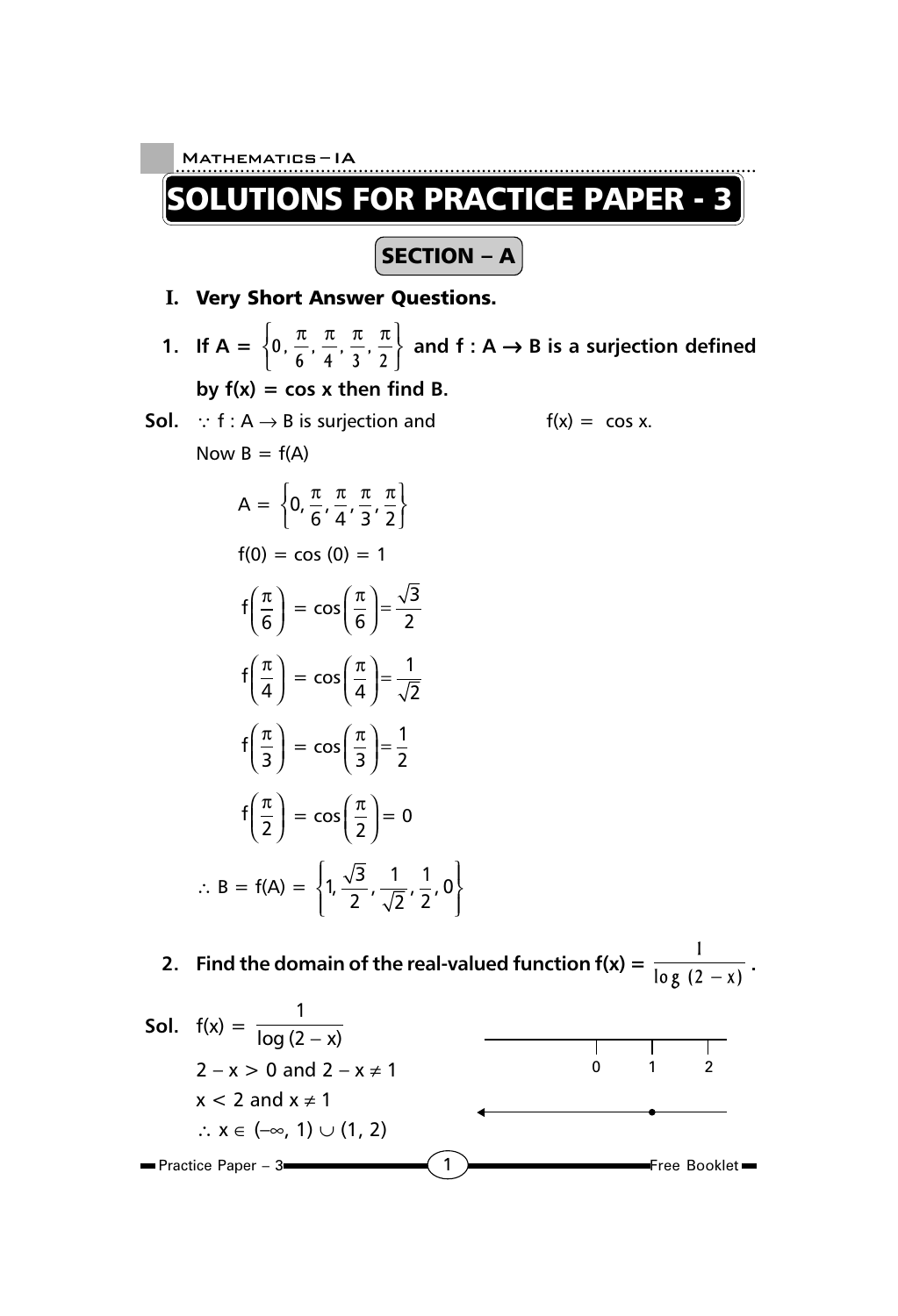**3. A certain bookshop has 10 dozen Chemistry books, 8 dozen Physics books, 10 dozen Economics books. Their selling prices are Rs. 80, Rs. 60 and Rs. 40 each respectively. Find the total amount the bookshop will receive by selling all the books, using matrix algebra.**

**Sol.** Number of books 
$$
A = \begin{bmatrix} \text{Che} & \text{Phy} & \text{Eco} \\ 10 \times 12 & 8 \times 12 & 10 \times 12 \\ = 120 & = 96 & = 120 \end{bmatrix}
$$

\nSelling price in rupees  $B = \begin{bmatrix} 80 \\ 60 \\ 40 \end{bmatrix}$   $\begin{bmatrix} \text{Che} \\ \text{Phy} \\ \text{Eco} \end{bmatrix}$ 

Total value of the books in the shop

$$
AB = [120 96 120] \begin{bmatrix} 80 \\ 60 \\ 40 \end{bmatrix}
$$
  
= [120 × 80 + 96 × 60 + 120 × 40]  
= [9600 - 5659 + 4800]  
= [20160] in rupees

4. If 
$$
A = \begin{bmatrix} 2 & -4 \ -5 & 3 \end{bmatrix}
$$
, then find  $A + A^2$  and  $AA^1$ .  
\n5ol.  $A = \begin{bmatrix} 2 & -4 \ -5 & 3 \end{bmatrix} \Rightarrow A^1 = \begin{bmatrix} 2 & -5 \ -4 & 3 \end{bmatrix}$   
\n $\Rightarrow A + A^1 = \begin{bmatrix} 2 & -4 \ -5 & 3 \end{bmatrix} + \begin{bmatrix} 2 & -5 \ -4 & 3 \end{bmatrix} = \begin{bmatrix} 4 & -9 \ -9 & 6 \end{bmatrix}$   
\nA.  $A^1 = \begin{bmatrix} 2 & -4 \ -5 & 3 \end{bmatrix} \begin{bmatrix} 2 & -5 \ -4 & 3 \end{bmatrix}$   
\n $= \begin{bmatrix} 4 + 16 & -10 - 12 \ -10 - 12 & 25 + 9 \end{bmatrix}$   
\n $= \begin{bmatrix} 20 & -22 \ -22 & 34 \end{bmatrix}$   
\n $=$  Practice Paper - 3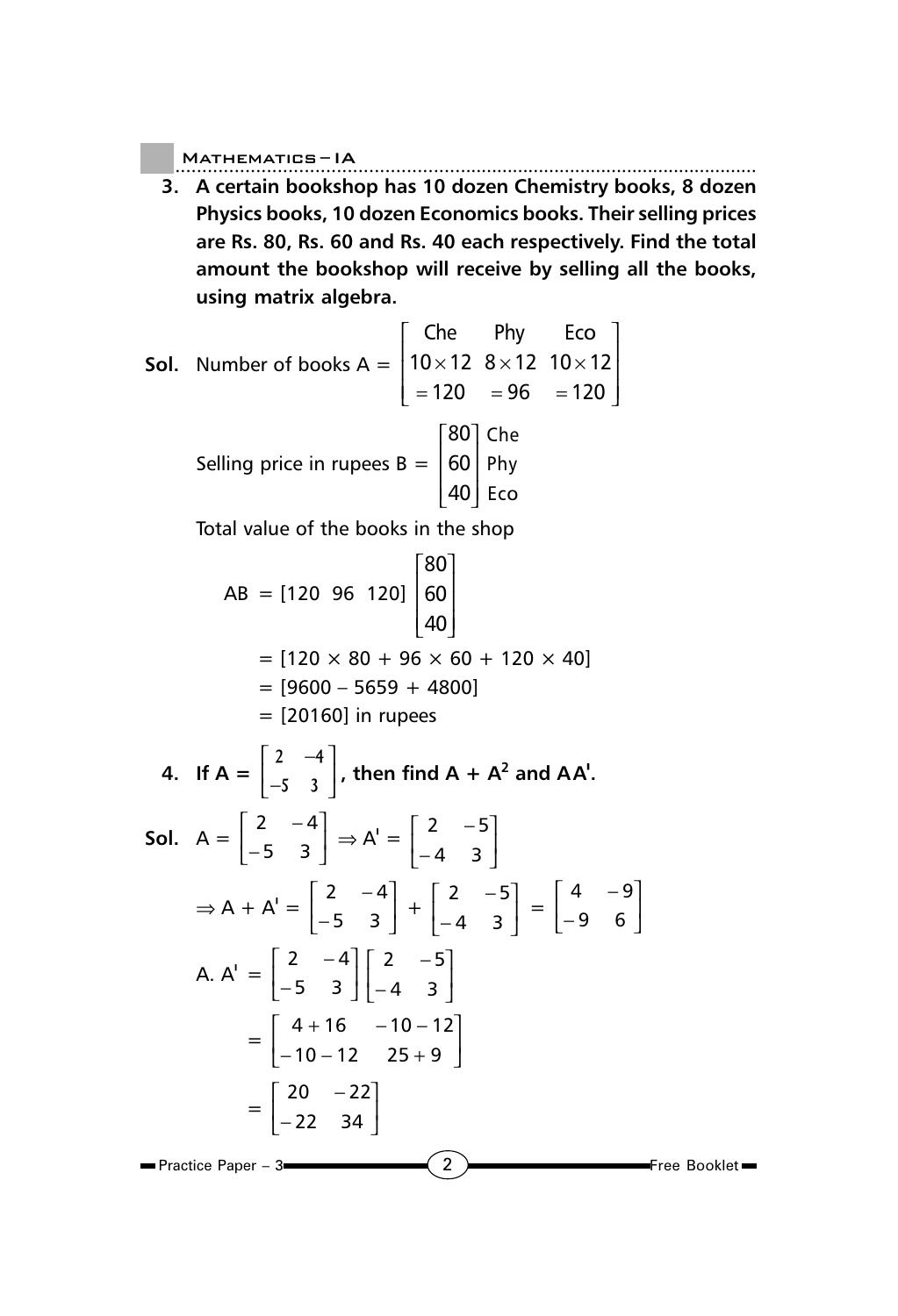- **5. Show that the points whose position vectors are**  $-2\overline{a} + 3\overline{b} + 5\overline{c}$ ,  $\overline{a} + 2\overline{b} + 3\overline{c}$ ,  $7\overline{a} - \overline{c}$  are collinear when **a,b, c are non-coplanar vectors.**
- **Sol.** Let O be the origin and let P, Q, R be the P.V.S. of the given points  $\overline{OP}$  =  $- 2\overline{a} + 3\overline{b} + 5\overline{c}$  $\overline{OO} = \overline{a} + 2\overline{b} + 3\overline{c}$  $\overline{OR} = 7\overline{a} - \overline{c}$ Then  $\overline{PO} = \overline{OO} - \overline{OP} = 3\overline{a} - \overline{b} - 2\overline{c}$  $\overline{OR} = \overline{OR} - \overline{OO} = 6\overline{a} - 2\overline{b} - 4\overline{c} = 2(3\overline{a} - \overline{b} - 2\overline{c}) = 2\overline{PO}$ ∴  $\overline{OR} = 2\overline{PO}$

 $\Rightarrow$  The points P, Q, R are collinear.

**6.** Let  $\overline{a} = 2 \overline{i} + 4 \overline{j} - 5 \overline{k}$ ,  $\overline{b} = \overline{i} + \overline{j} + \overline{k}$  and  $\overline{c} = \overline{j} + 2 \overline{k}$ . Find unit **vector in the opposite direction of**  $\overline{a} + \overline{b} + \overline{c}$ **.** 

**Sol.** Here 
$$
\bar{a} + \bar{b} + \bar{c} = (2\bar{i} + 4\bar{j} - 5\bar{k}) + (\bar{i} + \bar{j} + \bar{k}) + (\bar{j} + 2\bar{k})
$$

\n $\Rightarrow \bar{a} + \bar{b} + \bar{c} = 3\bar{i} + 6\bar{j} - 2\bar{k}$ 

\n
$$
|\bar{a} + \bar{b} + \bar{c}| = |\bar{3}\bar{i} + 6\bar{j} - 2\bar{k}|
$$

\n
$$
= \sqrt{(3)^2 + (6)^2 + (-2)^2}
$$

\n
$$
= \sqrt{9 + 36 + 4} = \sqrt{49} = 7
$$

∴ Unit vector in the opposite direction of

$$
\overline{a} + \overline{b} + \overline{c} \quad \text{is} = -\frac{(\overline{a} + \overline{b} + \overline{c})}{|\overline{a} + \overline{b} + \overline{c}|} = -\frac{(3\overline{i} + 6\overline{j} - 2\overline{k})}{7}
$$

**7.** If  $\overline{a} = \overline{i} + 2\overline{j} - 3\overline{k}$  and  $\overline{b} = 3\overline{i} - 2\overline{j} + 2\overline{k}$  then show that  $\overline{a} + \overline{b}$ and  $\bar{a} - \bar{b}$  are perpendicular to each other.

 $\left(3\right)$  Free Booklet  $\blacksquare$ Practice Paper – 3 **Sol.** Given that  $\overline{a} = \overline{i} + 2\overline{j} - 3\overline{k}$  and  $\overline{b} = 3\overline{i} - \overline{j} + 2\overline{k}$ Then  $\bar{a} + \bar{b} = (\bar{i} + 2\bar{i} - 3\bar{k}) + (3\bar{i} - \bar{i} + 2\bar{k})$  $\therefore \vec{a} + \vec{b} = 4\vec{i} + \vec{i} - \vec{k}$ Similarly  $(\bar{a} - \bar{b}) = (\bar{i} + 2\bar{j} - 3\bar{k}) - (3\bar{i} - \bar{j} + 2\bar{k})$  $\therefore$   $(\overline{a} - \overline{b}) = -2\overline{i} + 3\overline{j} - 5\overline{k}$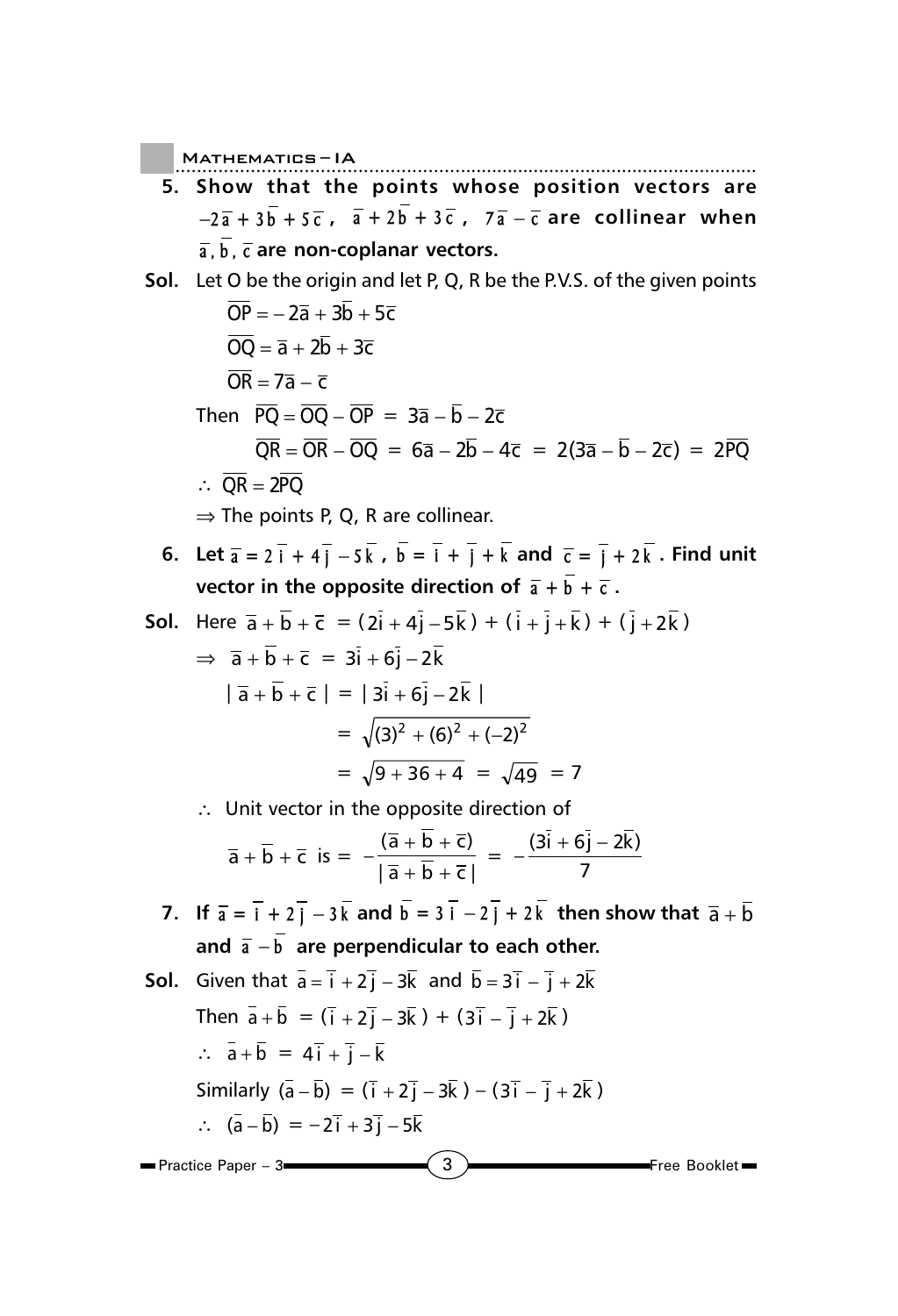..................................................... Mathematics ......................................................... – IA Now  $(a + b) \cdot (a - b) = (4i + j - k) \cdot (-2i + 3j - 5k)$  $=-8 + 3 + 5 = 0$  $\therefore$   $(\overline{a} + \overline{b}) \cdot (\overline{a} - \overline{b}) = 0$  $\Rightarrow$  The vectors  $\bar{a} + \bar{b}$  and  $\bar{a} - \bar{b}$  are mutually perpendicular. **8.** Prove that  $\frac{\cos 9^{\circ} + \sin 9^{\circ}}{\cos 9^{\circ} - \sin 9^{\circ}}$  $^{\circ}$   $-$  cin  $\mathbf{0}^{\, \circ}$ **cos 9 + sin 9 cos 9 sin 9 = cot 36**°**. Sol.** L.H.S. =  $\frac{\cos 9^{\circ} + \sin 9}{\cos 9^{\circ} + \sin 9}$ cos 9 $^{\rm o}$  – sin 9  $0 + \sin 90$ <sup>0</sup> cin  $0^0$ + − Dividing Nr and Dr by cos 9°  $= \frac{1+\tan 9}{1-\tan 9}$ ο ο + − = tan (45° + 9°)  $\qquad \qquad \left( \begin{array}{cc} \therefore & \tan \left( 45^{\circ} + \textsf{A} \right) = \frac{1 + \tan \textsf{A}}{1 - \tan \textsf{A}} \end{array} \right)$  $($   $1$ −  $\tan A$  $=$  tan (54 $\degree$ )  $=$  tan (90 $^{\circ}$  – 36 $^{\circ}$ )  $=$  cot 36 $^{\circ}$  $=$  cot 36 $^{\circ}$  = RHS. **9. Find the period of the function defined by**  $f(x) = \tan(x + 4x)$  $+9x + \dots + n^2x$ .

**Sol.** 
$$
f(x) = \tan (x + 4x + 9x + \dots + n^{2}x)
$$

\n
$$
f(x) = \tan (1 + 2^{2} + 3^{2} + \dots + n^{2})x
$$

\n
$$
= \tan \left( \frac{n(n+1)(2n+1)}{6} \right)x
$$

\n
$$
\therefore \text{ The period of } f(x) \text{ is } \frac{6\pi}{n(n+1)(2n+1)}
$$

**10.** If sinh  $x = 3$  then show that  $x = \log_{e} (3 + \sqrt{10})$ .

**Sol.** Given sin h(x) = 3

\n
$$
\Rightarrow x = \sinh^{-1}(3)
$$
\n
$$
= \log_e \left(3 + \sqrt{3^2 + 1}\right) = \log_e \left(3 + \sqrt{10}\right)
$$
\n
$$
\left[\because \sinh^{-1} x = \log_e \left(x + \sqrt{x^2 + 1}\right) \forall x \in \mathbb{R}\right]
$$
\nPractice Paper - 3

\n**4**

\nFree Booklet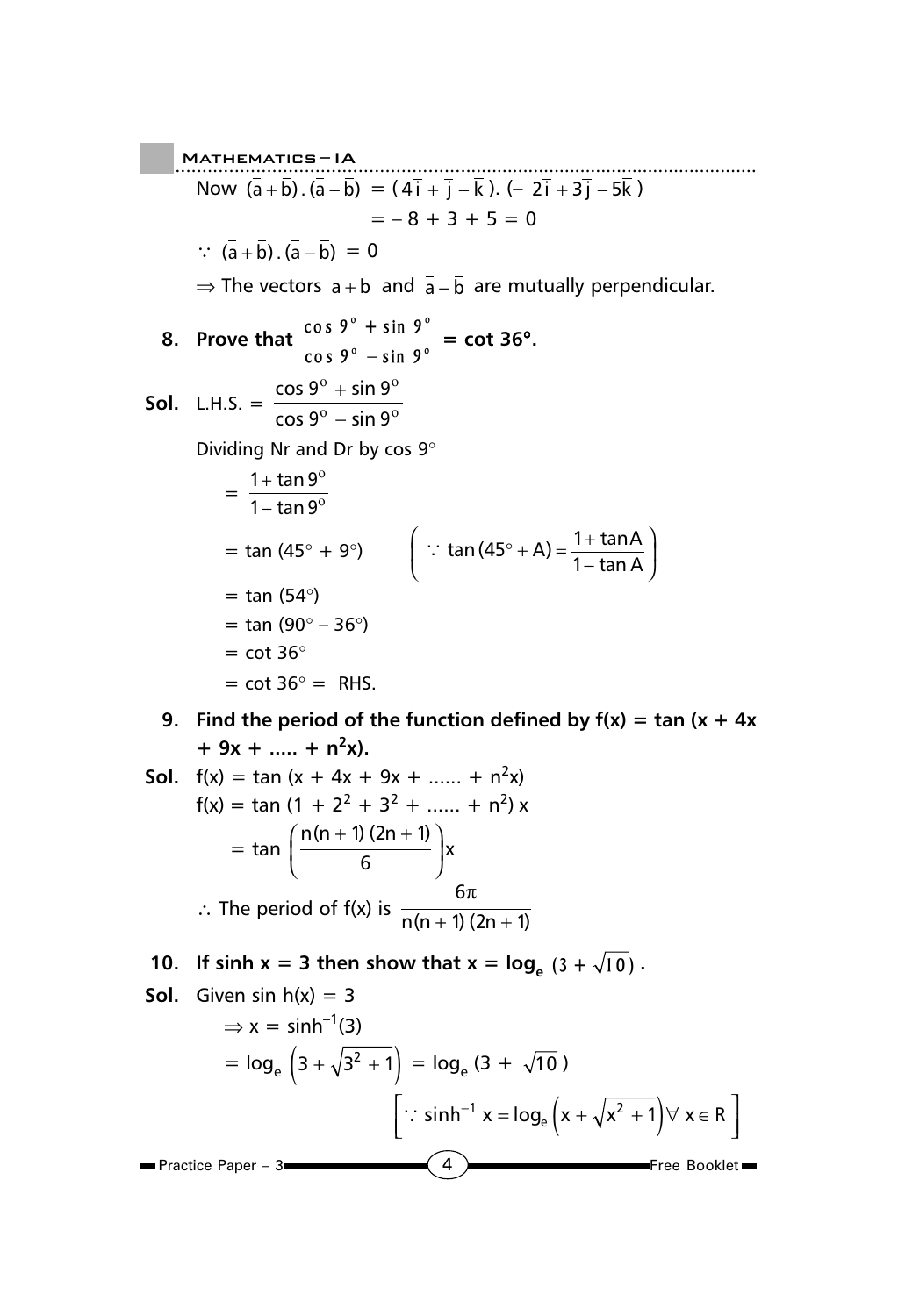$\overline{\textbf{(SECTION - B)}}$ 

## **II.** Short Answer Questions.

**11. Show that bc b +c 1 ca c + a 1 ab a +b 1**  $= (a - b) (b - c) (c - a).$ **Sol.** L.H.S. bc  $b+c$  1 cac+a1 ab a+b 1 + + +  $=\frac{n_2 - n_2 - n_1}{n}$  $_3$   $\rightarrow$   $_3$   $_2$  $R_2 \rightarrow R_2 - R$  $R_3 \rightarrow R_3 - R$  $\rightarrow$  R<sub>2</sub> –  $\rightarrow$  R<sub>3</sub> – = bc  $b+c$  1 c(a–b) a–b 0 a(b – c) b – c 0 + − b) a –  $= (a - b) (b - c)$ bc  $b+c$  1 c 1 0 a 1 0 +  $= (a - b) (b - c) (c - a)$ 

- **12. Let ABCDEF be regular hexagon with centre 'O'. Show that**  $\overline{AB} + \overline{AC} + \overline{AD} + \overline{AE} + \overline{AF} = 3\overline{AD} = 6\overline{AO}$ .
- **Sol.** Let ABCDEF be a regular hexagon with centre O.

Then  $AB = BC = CD = DE = EF = FA$ 

Now 
$$
\overrightarrow{AB} + \overrightarrow{AC} + \overrightarrow{AD} + \overrightarrow{AE} + \overrightarrow{AF}
$$
  
\n
$$
= (\overrightarrow{AC} + \overrightarrow{AF}) + \overrightarrow{AD} + (\overrightarrow{AE} + \overrightarrow{AB})
$$
\n
$$
= (\overrightarrow{AC} + \overrightarrow{CD}) + \overrightarrow{AD} + (\overrightarrow{AE} + \overrightarrow{ED})
$$
\n
$$
= \overrightarrow{AD} + \overrightarrow{AD} + \overrightarrow{AD} = 3 \overrightarrow{AD}
$$
\n
$$
= 6(\overrightarrow{AO}), \therefore \overrightarrow{AD} = 2\overrightarrow{AO}
$$
\nPractice Paper - 3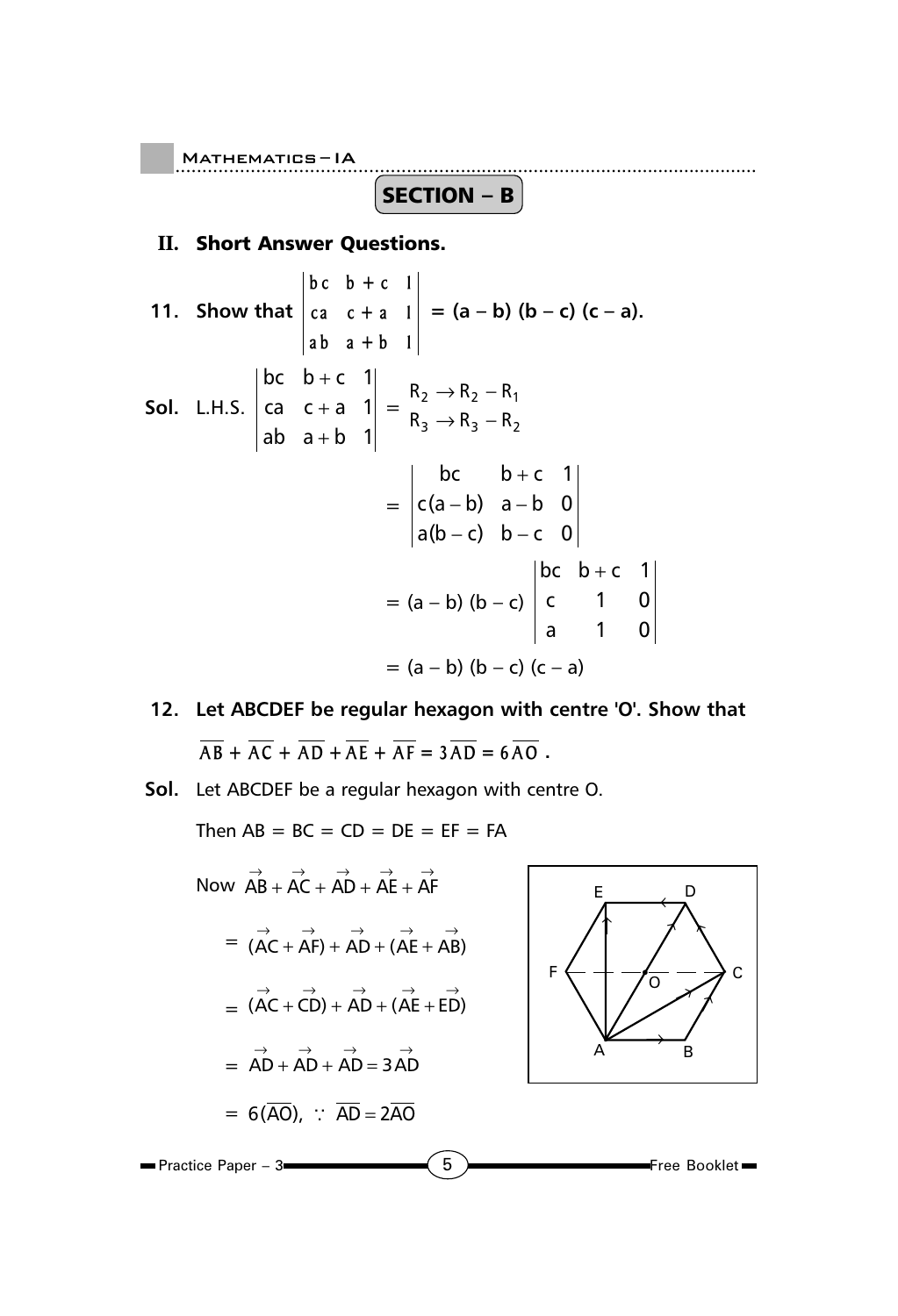$(6)$  Free Booklet ..................................................... Mathematics ......................................................... – IA Practice Paper – 3 **13.** If  $\bar{a} = i - 2j - 3k$ ,  $b = 2i + j - k$  and  $\bar{c} = i + 3j - 2k$ **find**  $\overline{a}$   $(b - c)$  **. Sol.** Given that  $\bar{a} = \bar{i} - 2\bar{j} - 3\bar{k}$  $\bar{\mathsf{b}} = 2\bar{\mathsf{i}} + \bar{\mathsf{j}} - \bar{\mathsf{k}}$  and  $\overline{\mathsf{c}} = \overline{\mathsf{i}} + 3\overline{\mathsf{j}} - 2\overline{\mathsf{k}}$ Now  $\bar{b} \times \bar{c} = \begin{vmatrix} 2 & 1 & -1 \end{vmatrix}$ − ijk  $2 \t1 -1$  $1 \t3 \t -2$  $=\overline{i} (-2 + 3) - \overline{j} (-4 + 1) + \overline{k} (6 - 1)$  $= \bar{i} + 3 \bar{j} + 5 \bar{k}$ Similarly  $a \times (b \times c) =$ −− − −2 − ijk  $1 -2 -3$  $1 \quad 3 \quad 5$  $=\overline{i}$  (-10 + 9) -  $\overline{j}$  (5 + 3) +  $\overline{k}$  (3 + 2)  $=-\bar{i} - 8\bar{j} + 5\bar{k}$  $\therefore \vec{a} \times (\vec{b} \times \vec{c}) = -\vec{i} - 8\vec{j} + 5\vec{k}$ **14.** If A is not an integral multiple of  $\frac{\pi}{2}$ , prove that **(i) tan A + cot A = 2 cosec 2A (ii) cot A – tan A = 2 cot 2A Sol.** (i)  $\tan A + \cot A = \frac{\sin A}{A} + \frac{\cos A}{A}$  $\frac{\sin A}{\cos A} + \frac{\cos A}{\sin A} = \frac{\sin^2 A + \cos^2 A}{\cos A \sin A}$ cos A sin A +  $=$   $\frac{1}{\sin A \cos A}$  $=\frac{2}{\sin 2A}$  = 2 cosec 2A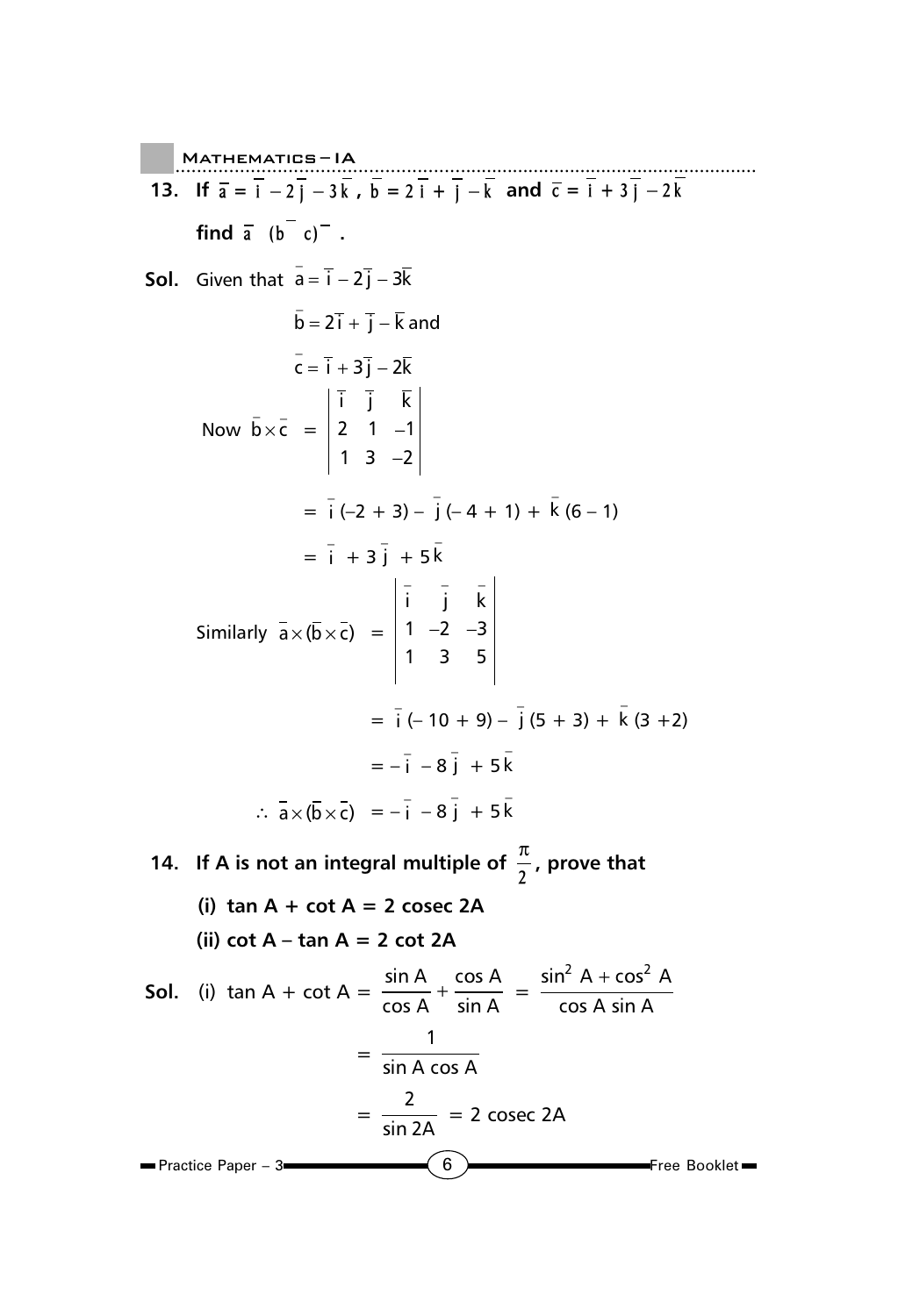.....................................................  $M$ ATHEMATICS – IA (ii) cot A – tan A =  $\frac{1}{1}$  $\frac{1}{\tan A}$  – tan A =  $\frac{1-\tan^2 A}{\tan A}$ tan A −  $= 2\left(\frac{1-\tan^2 A}{2\tan A}\right)$  $($   $2 \tan A$   $)$  $=\frac{2}{\tan 2A}$  $= 2$  cot 2A

**15.** Solve:  $2 \cos^2 \theta - \sqrt{3} \sin \theta + 1 = 0$ .

**Sol.** Given that

$$
2\cos^2\theta - \sqrt{3}\sin\theta + 1 = 0
$$
  
\n
$$
\Rightarrow 2(1 - \sin^2\theta) - \sqrt{3}\sin\theta + 1 = 0
$$
  
\n
$$
\Rightarrow 2 - 2\sin^2\theta - \sqrt{3}\sin\theta + 1 = 0
$$
  
\n
$$
\Rightarrow 2\sin^2\theta + \sqrt{3}\sin\theta - 3 = 0
$$
  
\n
$$
\therefore \sin\theta = \frac{-\sqrt{3} + \sqrt{3} - 4(2)(-3)}{2(2)}
$$
  
\n
$$
= \frac{-\sqrt{3} \pm \sqrt{27}}{4}
$$
  
\n
$$
= \frac{-\sqrt{3} + 3\sqrt{3}}{4}, \frac{-\sqrt{3} - 3\sqrt{3}}{4}
$$
  
\n
$$
= \frac{\sqrt{3}}{2}, -\sqrt{3}
$$

 $\therefore$  sin $\theta \in [-1,1]$ , sin $\theta = -\sqrt{3}$  is not admisible ∴ sin $\theta = \frac{\sqrt{3}}{2}$  = sin  $\frac{\pi}{3}$ π

Hence the principle value of  $\theta = \frac{1}{3}$ π and the general solution for  $\theta = n\pi + (-1)^n \frac{\pi}{3}$  $\frac{\pi}{2}$ ; n  $\in$  z.

16. Prove that 
$$
\cos\left(2\tan^{-1}\frac{1}{7}\right) = \sin\left(4\tan^{-1}\frac{1}{3}\right)
$$
.  
\n**Sol.** Let  $\tan^{-1}\left(\frac{1}{7}\right) = \alpha$  and  $\tan^{-1}\left(\frac{1}{3}\right) = \beta$   
\n• Practice Paper - 3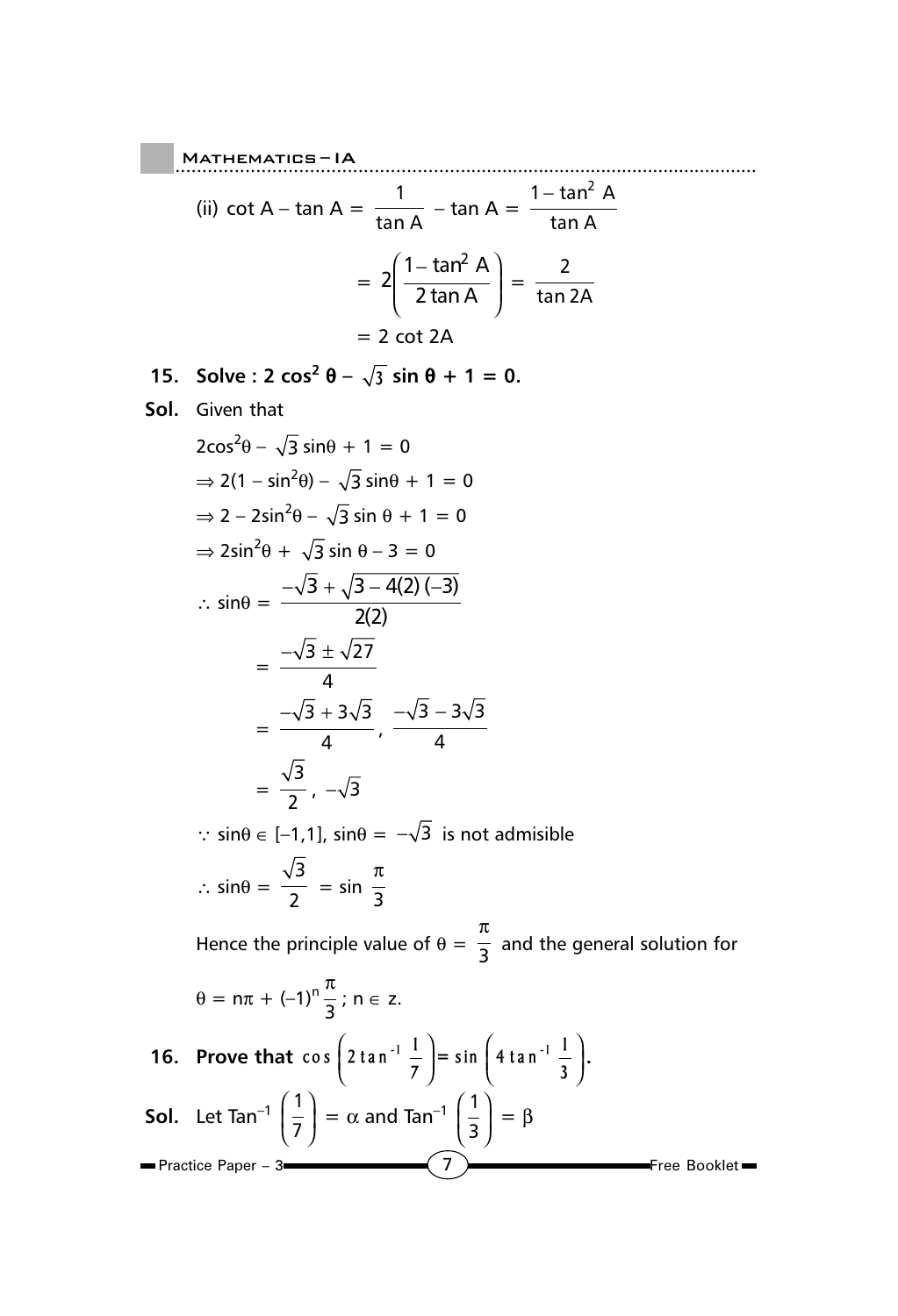$$
MATHEMATIES = IA
$$
  
\n
$$
\tan \alpha = \frac{1}{7} \text{ and } \tan \beta = \frac{1}{3}
$$
  
\nL.H.S. cos  $\left(2 \tan^{-1} \frac{1}{7}\right) = \cos 2\alpha = \frac{1 - \tan^2 \alpha}{1 + \tan^2 \alpha}$   
\n
$$
= \frac{1 - \frac{1}{49}}{1 + \frac{1}{49}} = \frac{48}{49} = \frac{24}{25}
$$
  
\n∴ tan  $\beta = \frac{1}{3} \Rightarrow \tan 2\beta = \frac{2 \tan \beta}{1 - \tan^2 \beta} = \frac{2(\frac{1}{3})}{1 - \frac{1}{9}}$   
\n
$$
= \frac{2}{3} \times \frac{9}{8} = \frac{3}{4}
$$
  
\nR.H.S. = sin  $\left(4 \tan^{-1} \frac{1}{3}\right)$   
\n
$$
= \sin 4\beta = \sin (2 \times 2\beta) = \frac{2 \tan 2\beta}{1 + \tan^2(2\beta)} = \frac{2(\frac{3}{4})}{1 + \frac{9}{16}}
$$
  
\n
$$
= \frac{6}{4} \times \frac{16}{25} = \frac{24}{25}
$$
  
\n∴ L.H.S. = R.H.S.  
\n17. In a ΔABC prove that tan  $\left(\frac{B - C}{2}\right) = \frac{b - c}{b + c} \cot \frac{A}{2}$ .  
\nSoI.  $\left(\frac{b - c}{b + c}\right) \cot \frac{A}{2} = \frac{2R \sin B - 2R \sin C}{2R \sin B + 2R \sin C} \cdot \cot \frac{A}{2}$   
\n
$$
= \frac{\sin B - \sin C}{\sin B + \sin C}
$$
  
\n
$$
= \frac{2 \cos \left(\frac{B + C}{2}\right) \sin \left(\frac{B - C}{2}\right)}{\frac{2 \sin \left(\frac{B + C}{2}\right) \cos \left(\frac{B - C}{2}\right)}{\frac{2}{2}} \cdot \cot \frac{A}{2}
$$
  
\n
$$
= \frac{4 \cos \left(\frac{B + C}{2}\right) \sin \left(\frac{B - C}{2}\right)}{\frac{2 \cos \left(\frac{B - C}{2}\right)}{\frac{B - C}{2}} \cdot
$$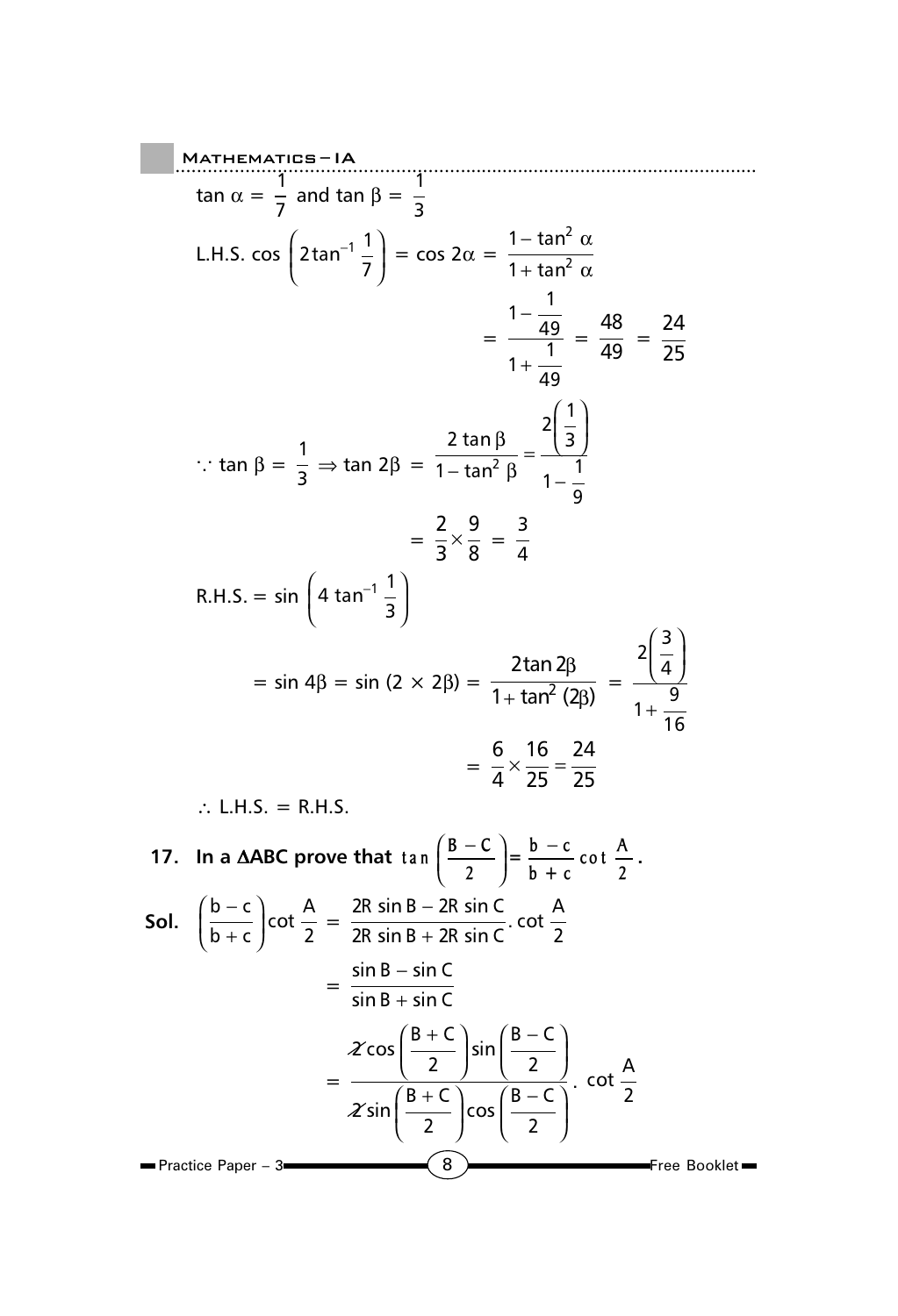$$
= \cot\left(\frac{B+C}{2}\right)\tan\left(\frac{B-C}{2}\right)\cot\frac{A}{2}
$$

$$
= \cot\left(90 - \frac{A}{2}\right)\tan\left(\frac{B-C}{2}\right)\cot\frac{A}{2}
$$

$$
= \tan\frac{A}{2}\tan\left(\frac{B-C}{2}\right)\cot\frac{A}{2}
$$

$$
= \tan\left(\frac{B-C}{2}\right)
$$

$$
\boxed{\text{SECTION } -C}
$$

## **III.** Long Answer Questions.

18. Let f : A → B, g : B → C be bijections. Then prove that 
$$
(gof)^{-1} = f^{-1}og^{-1}
$$
.

**Sol.** f : A → B, g : B → C are bijections  
\n
$$
\Rightarrow
$$
 gof : A → C is a bijection  
\nAlso g<sup>-1</sup> : C → B and f<sup>-1</sup> : B → A are bijections  
\n $\Rightarrow$  f<sup>-1</sup>og<sup>-1</sup> : C → A is a bijection.  
\nLet c be any element of C.  
\nThen  $\exists$  an element b ∈ B such that g(b) = c  
\n $\Rightarrow$  b = g<sup>-1</sup> (c)  
\nAlso  $\exists$  an element a ∈ A such that f(a) = b  
\n $\Rightarrow$  a = f<sup>-1</sup> (b)  
\nNow (gof) (a) = g(f(a)) = g(b) = c  
\n $\Rightarrow$  a = (gof)<sup>-1</sup> (c)  $\Rightarrow$  (gof)<sup>-1</sup> (c) = a  
\nAlso (f<sup>-1</sup>og<sup>-1</sup>) (c) = f<sup>-1</sup> (g<sup>-1</sup> (c)) = f<sup>-1</sup> (b) = a  
\n∴ From (1) and (2);  
\n(gof)<sup>-1</sup> (c) = (f<sup>-1</sup>og<sup>-1</sup>) (c)  
\n $\Rightarrow$  (gof)<sup>-1</sup> = f<sup>-1</sup>og<sup>-1</sup>.  
\n  
\nPractice Paper - 3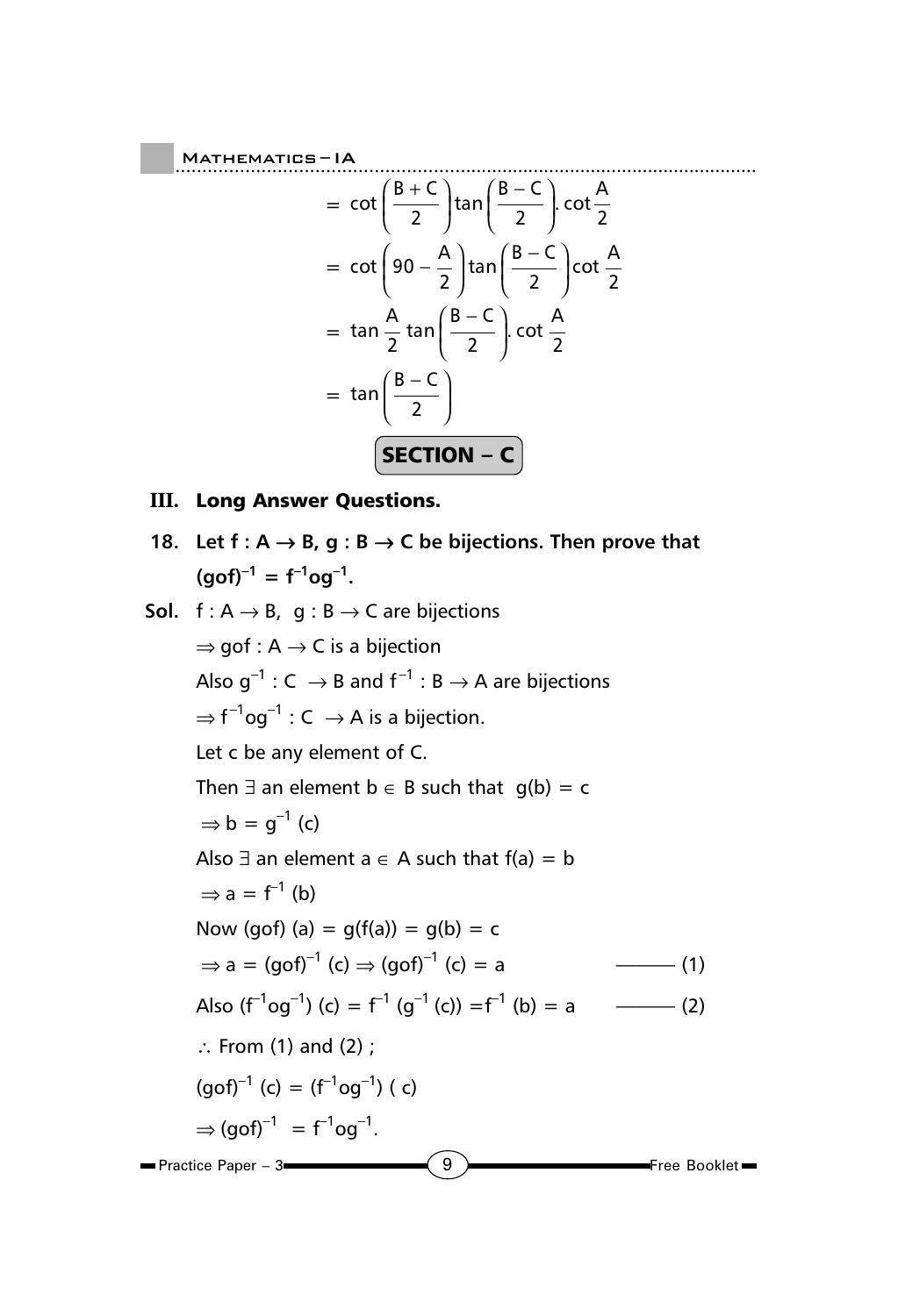**19. By using mathematical induction show that** ∀ **n** ∈ **N,**

$$
\frac{1}{1.4} + \frac{1}{4.7} + \frac{1}{7.10} + \dots
$$
 upto n terms =  $\frac{n}{3n + 1}$ .

10 Free Booklet Practice Paper – 3 **Sol.** Here 1, 4, 7 ....... are in A.P.  $a = 1, d = 3$ Its  $n^{th}$  term =  $a + (n - 1)$  d  $= 1 + (n - 1)$  3  $= 3n - 2$ Similarly 4, 7, 10, ....... are in A.P. Its  $n^{th}$  term = 4 + (n – 1) 3  $= 3n + 1$  $a = 4$ ,  $d = 3$ ∴ n<sup>th</sup> term of the given series =  $\frac{1}{(3n-2)(3n+1)}$  $(3n - 2)$   $(3n + 1)$ Let S(n) be the given statement (i.e.,)  $\frac{1}{1.4} + \frac{1}{4.7} + \dots + \frac{1}{(3n-2)(3n+1)} = \frac{n}{3n+1}$ When n = 1, LHS =  $\frac{1}{1.4}$  =  $\frac{1}{4}$ RHS =  $\frac{1}{3(1) + 1} = \frac{1}{4}$  $3(1) + 1$  4 ∴ LHS = RHS for n = 1 ∴ S(1) is true Let us suppose that S(k) is true (i.e.,)  $\frac{1}{1.4} + \frac{1}{4.7} + \dots + \frac{1}{(3k-2)(3k+1)} = \frac{k}{3k+1}$ Add  $\frac{1}{[3(k+1)-2][3(k+1)+1]} = \frac{1}{(3k+1)(3k+4)}$  on both sides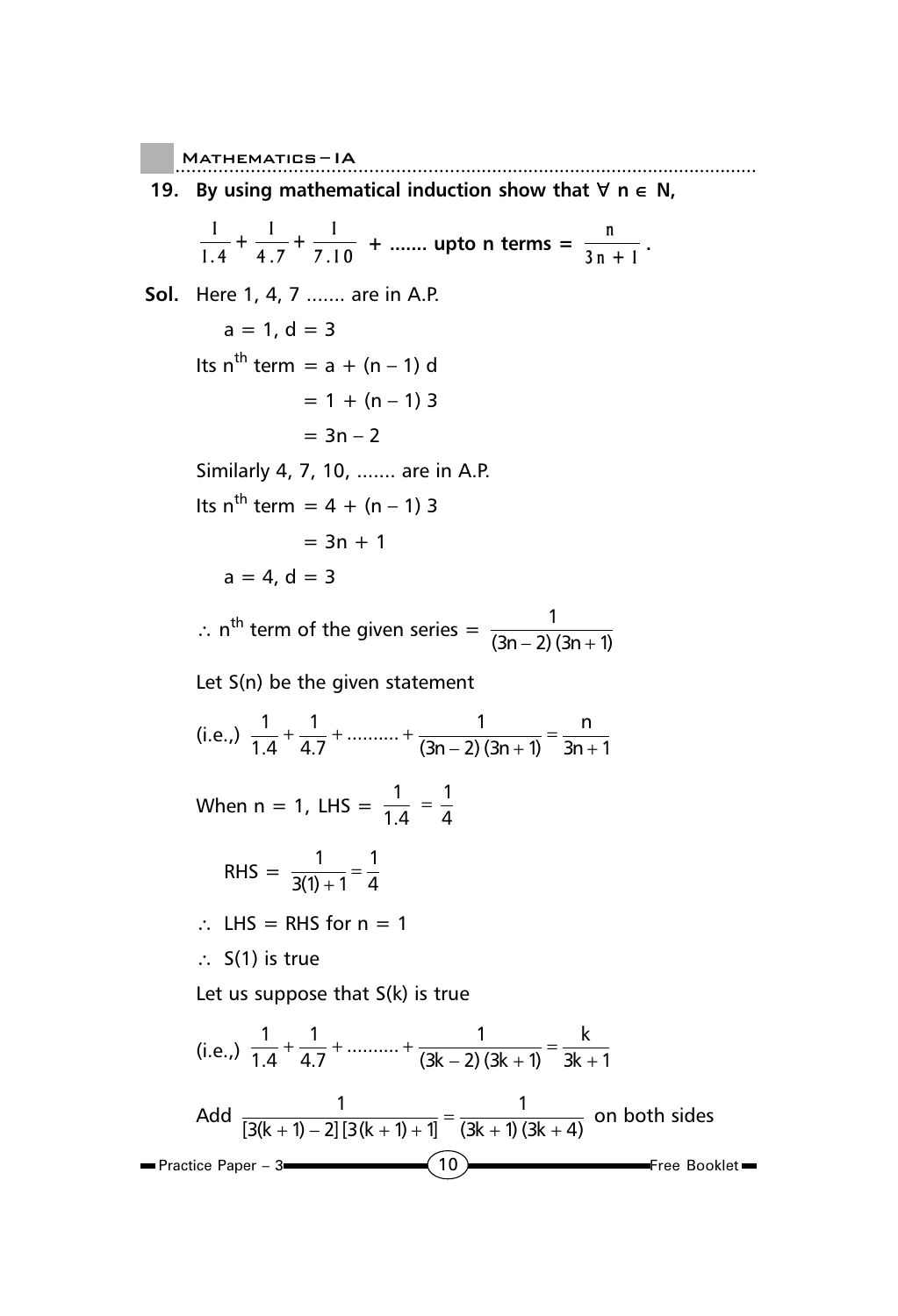$$
\frac{1}{1.4} + \frac{1}{4.7} + \dots + \frac{1}{(3k-2)(3k+1)} + \frac{1}{(3k+1)(3k+4)}
$$
  
=  $\frac{k}{3k+1} + \frac{1}{(3k+1)(3k+4)}$   
=  $\frac{k(3k+4)+1}{(3k+1)(3k+4)}$   
=  $\frac{3k^2 + 4k + 1}{(3k+1)(3k+4)}$   
=  $\frac{(k+1)(3k+1)}{(3k+1)(3k+4)}$   
=  $\frac{k+1}{3(k+1)+1}$ 

∴ S  $(k + 1)$  is true.

Hence by the principle of Mathematical Induction S(h) is true ∀ n ∈ N.

 $\left(11\right)$  Free Booklet  $\blacksquare$  Practice Paper – 3 $\blacksquare$ (i.e.,)  $\frac{1}{1.4} + \frac{1}{4.7} + \dots$  to n terms =  $\frac{n}{3n+1}$  $\mathsf{n}$  $3n + 1$ **20. If A =**   $1 -2 3$ **0** -1 4 **221**  $\begin{vmatrix} 1 & -2 & 3 \end{vmatrix}$  $\begin{vmatrix} 0 & -1 & 4 \end{vmatrix}$  $\begin{bmatrix} -2 & 2 & 1 \end{bmatrix}$ then find  $(A')^{-1}$ . **Sol.** det  $A = 1(-1 - 8) + 2(0 + 8) + 3(0 - 2)$  $=-9 + 16 - 6$  $= 1$ Cofactors of  $A =$  $9 - 8 - 2$  $8$  7 +2  $5 -4 -1$  −−−  $+8$  7  $+2$  −−− Adj A =  $9 - 8 - 5$ 8 7 –4  $2 \t2 \t-1$  −−−  $\begin{vmatrix} -8 & 7 & -4 \end{vmatrix}$  $\begin{bmatrix} -2 & 2 & -1 \end{bmatrix}$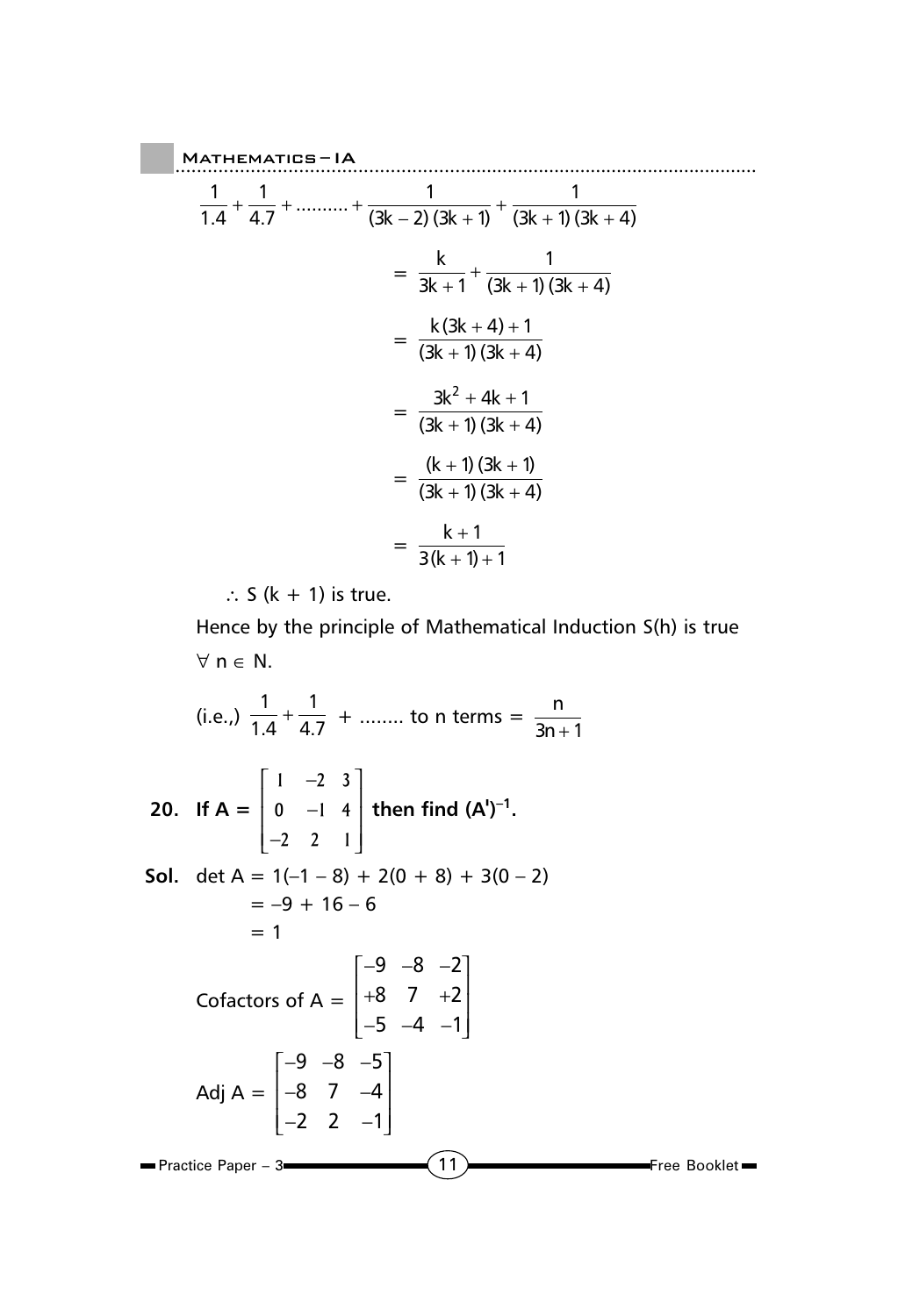Mathematics—IA

\n
$$
\therefore \quad A^{-1} = \frac{1}{\det A} \text{Adj } A
$$
\n
$$
A^{-1} = \frac{1}{1} \begin{bmatrix} -9 & +8 & -5 \\ -8 & 7 & -4 \\ -2 & 2 & -1 \end{bmatrix}
$$
\n
$$
(A^{-1})^{1} = \begin{bmatrix} -9 & -8 & -2 \\ 8 & 7 & 2 \\ -5 & -4 & -1 \end{bmatrix}
$$
\nWe know that

\n
$$
(A^{-1})^{1} = (A^{T})^{1}
$$
\n
$$
\therefore (A^{T})^{-1} = \begin{bmatrix} -9 & -8 & -2 \\ 8 & 7 & 2 \\ -5 & -4 & -1 \end{bmatrix}
$$

**21. Solve the following equations by Gauss-Jordan method**  $3x + 4y + 5z = 18$ ,  $2x - y + 8z = 13$  and  $5x - 2y + 7z = 20$ .

**Sol.** Let 
$$
A = \begin{bmatrix} 3 & 4 & 5 \\ 2 & -1 & 8 \\ 5 & 2 & 7 \end{bmatrix}
$$
  $B = \begin{bmatrix} 18 \\ 13 \\ 20 \end{bmatrix}$ 

The augmented matrix is

$$
\begin{bmatrix} 3 & 4 & 5 & 18 \ 2 & -1 & 8 & 13 \ 5 & -2 & 7 & 20 \ \end{bmatrix} \sim R_1 \rightarrow R_1 - R_2
$$
  

$$
\begin{bmatrix} 1 & 5 & -3 & 5 \ 2 & -1 & 8 & 13 \ 5 & -2 & 7 & 20 \ \end{bmatrix}
$$
  

$$
\sim R_2 \rightarrow R_2 - 2R_3 \begin{bmatrix} 1 & 5 & -3 & 5 \ 0 & -11 & 14 & 3 \ 0 & -27 & 22 & -5 \ \end{bmatrix}
$$
  

$$
\sim R_2 \rightarrow -5R_2 + 2R_3 \begin{bmatrix} 1 & 5 & -3 & 5 \ 0 & -27 & 22 & -5 \ \end{bmatrix}
$$
  

$$
\sim R_2 \rightarrow -5R_2 + 2R_3 \begin{bmatrix} 1 & 5 & -3 & 5 \ 0 & 1 & -26 & 25 \ 0 & -27 & 22 & -5 \ \end{bmatrix}
$$
  
  
Practice Paper - 3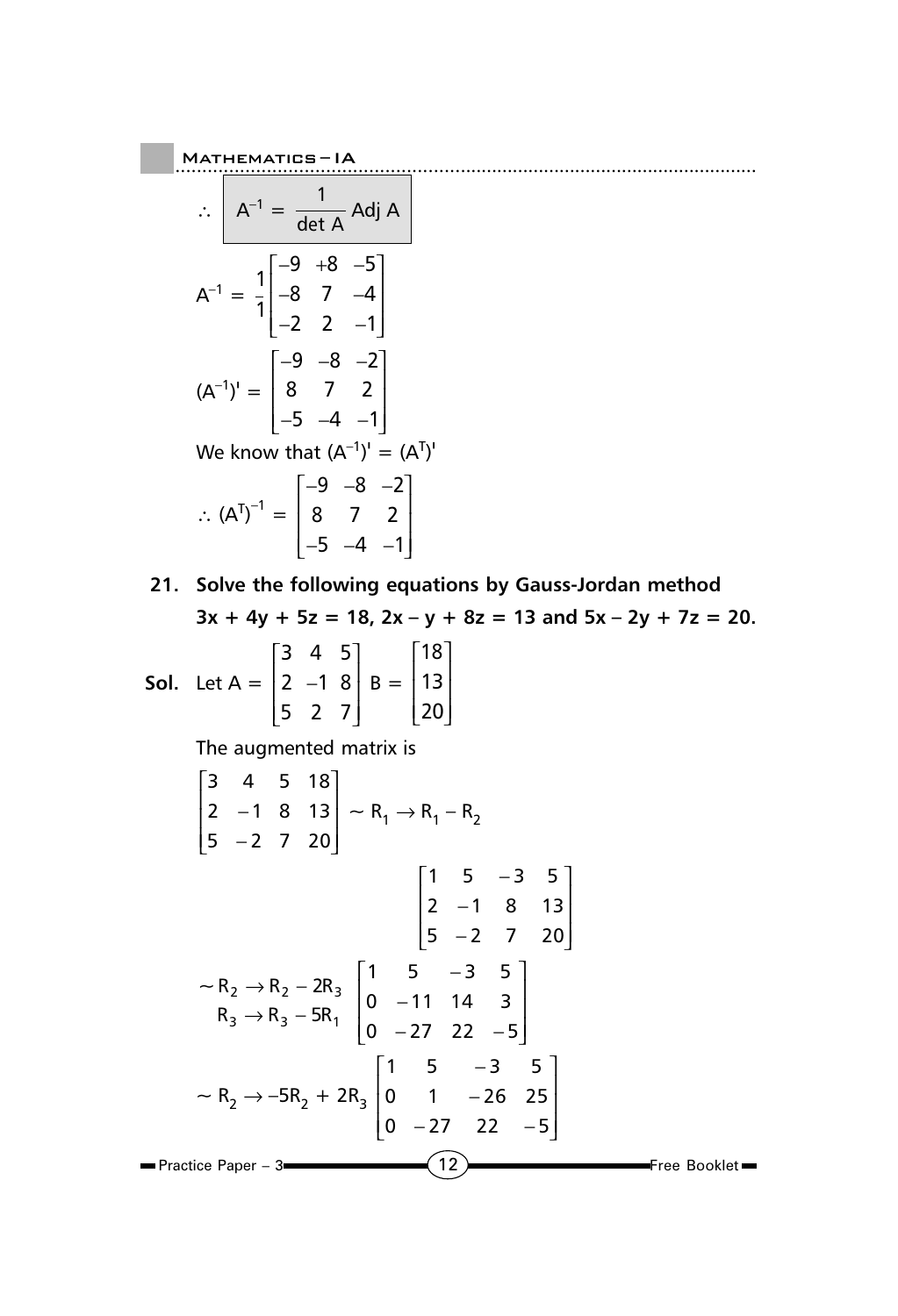**MATHEMATICS-IA** 

$$
\begin{bmatrix}\n-R_1 \rightarrow R_1 - 5R_2 \\
R_3 \rightarrow R_3 + 27R_2\n\end{bmatrix}\n\begin{bmatrix}\n1 & 0 & 127 & 130 \\
0 & 1 & -26 & -25 \\
0 & 0 & -680 & -680\n\end{bmatrix}
$$
\n
$$
\begin{bmatrix}\n1 & 0 & 127 & 135 \\
0 & 1 & -26 & -25 \\
0 & 0 & 1 & 1\n\end{bmatrix}
$$
\n
$$
\begin{bmatrix}\n1 & 0 & 127 & 135 \\
0 & 1 & -26 & -25 \\
0 & 0 & 1 & 1\n\end{bmatrix}
$$
\n
$$
\begin{bmatrix}\n1 & 0 & 0 & 3 \\
0 & 1 & 0 & 1 \\
0 & 0 & 1 & 1\n\end{bmatrix}
$$

Hence the solution is  $x = 3$ ,  $y = 1$ ,  $z = 1$ .

22. If  $A = (1, -2, -1)$ ,  $B = (4, 0, -3)$ ,  $C = (1, 2, -1)$  and  $D = (2, -4, -5)$ , **find the distance between**  $\overline{AB}$  and  $\overline{CD}$ .

Mathematics ......................................................... – IA

**Sol.** Let 'O' be the origin.

$$
\overline{OA} = \overline{i} - 2\overline{j} - \overline{k}
$$
\n
$$
\overline{OB} = 4\overline{i} - 3\overline{k}
$$
\n
$$
\overline{OC} = \overline{i} + 2\overline{j} - \overline{k}
$$
\n
$$
\overline{OD} = 2\overline{i} - 4\overline{j} - 5\overline{k}
$$
\nThen b =  $\overline{AB} = \overline{OB} - \overline{OA} = 3\overline{i} + 2\overline{j} - 2\overline{k}$   
\n
$$
d = \overline{CD} = \overline{OD} - \overline{OC} = \overline{i} - 6\overline{j} - 4\overline{k}
$$
\nEquation of AB is  $\overline{r} = \overline{a} + t\overline{b}$   
\n
$$
\overline{r} = (\overline{i} - 2\overline{j} - \overline{k}) + t(3\overline{i} + 2\overline{j} - 2\overline{k})
$$
\nEquation of CD is  $\overline{r} = \overline{c} + s\overline{d}$   
\n
$$
\overline{r} = (\overline{i} + 2\overline{j} - \overline{k}) + s(\overline{i} - 6\overline{j} + 4\overline{k})
$$
\n
$$
\overline{a} - \overline{c} = (\overline{i} - 2\overline{j} - \overline{k}) - (\overline{i} + 2\overline{j} - 2\overline{k}) = -4\overline{j}
$$
\n
$$
\overline{b} \times \overline{d} = \begin{vmatrix} \overline{i} & \overline{j} & \overline{k} \\ 3 & 2 & -2 \\ 1 & -6 & -4 \end{vmatrix} = \overline{i} (-8 - 12) - \overline{j} (-12 + 2) + \overline{k} (-18 - 2)
$$
\nPractice Paper - 3\n
$$
\begin{array}{r|rrr}\n\end{array}
$$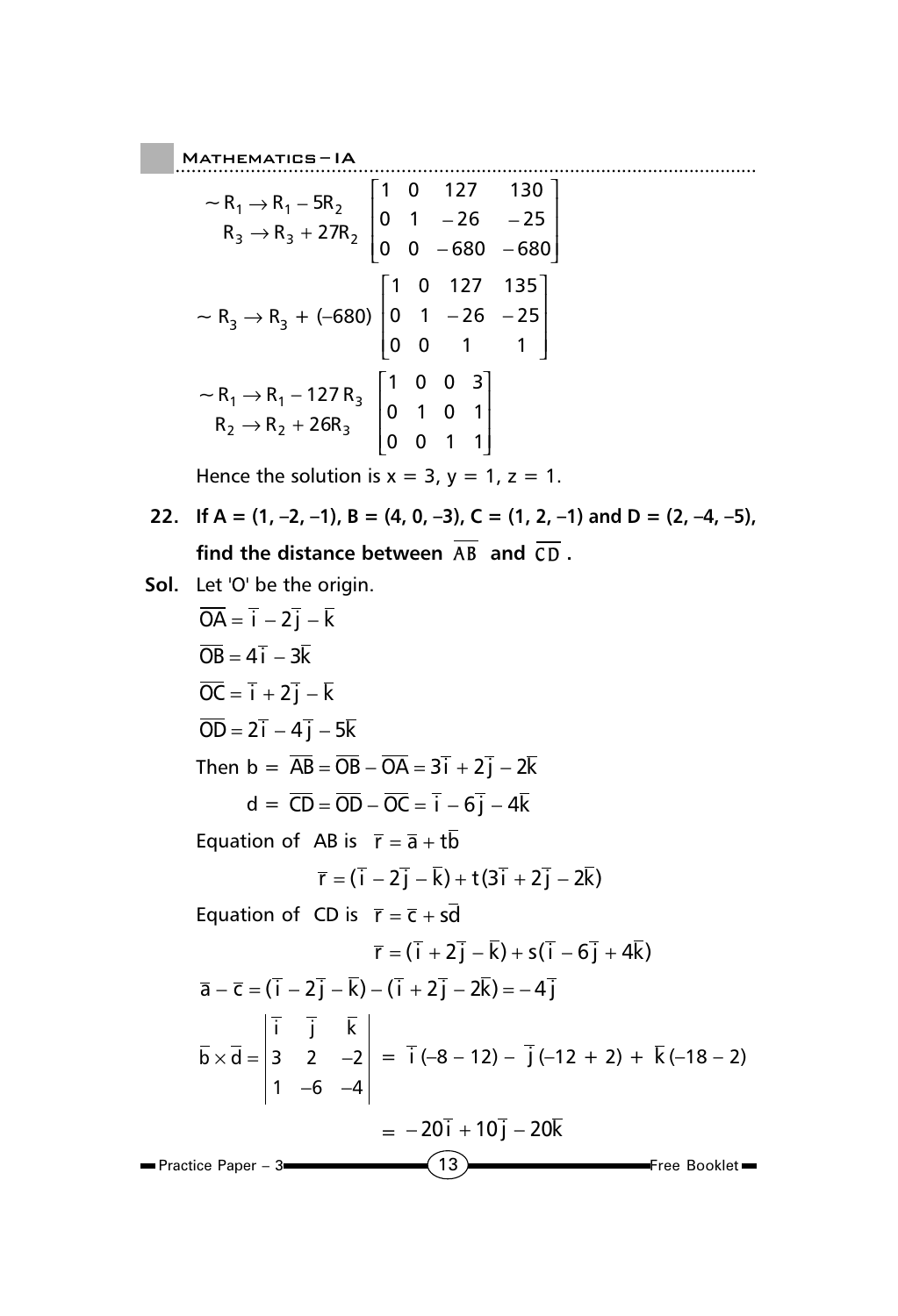MATHEMATIES – IA

\n
$$
\left| \overline{b} \times \overline{d} \right| = \sqrt{400 + 100 + 400} = \sqrt{900} = 30
$$
\n
$$
\left( \overline{a} - \overline{c} \right). \left( \overline{b} \times \overline{d} \right) = (-4 \overline{j}). (-20\overline{i} + 10\overline{j} - 20\overline{k})
$$
\n
$$
= -40
$$

∴ Distance between the lines AB and CD

$$
= \frac{\left| \left( \overline{a} - \overline{c} \right) \cdot \left( b \times d \right) \right|}{\left| \overline{b} \times \overline{d} \right|} = \frac{\left| -40 \right|}{30} = \frac{4}{3} \text{ units.}
$$

**23. If A, B, C are angles of a triangle, then prove that**

$$
\sin^2 \frac{A}{2} + \sin^2 \frac{B}{2} - \sin^2 \frac{C}{2} = 1 - 2 \cos \frac{A}{2} \cos \frac{B}{2} \sin \frac{C}{2}.
$$
  
\n**Sol.** L.H.S. =  $\sin^2 \frac{A}{2} + \sin^2 \frac{B}{2} - \sin^2 \frac{C}{2}$   
\n
$$
= \left(\frac{1 - \cos A}{2}\right) + \left(\frac{1 - \cos B}{2}\right) - \sin^2 \frac{C}{2}
$$
  
\n
$$
= \frac{1}{2} [2 - (\cos A + \cos B)] - \sin^2 \frac{C}{2}
$$
  
\n
$$
= \frac{1}{2} [2 - 2 \cos \left(\frac{A + B}{2}\right) \cos \left(\frac{A - B}{2}\right)] - \sin^2 \frac{C}{2}
$$
  
\n
$$
= 1 - \cos \left(90^\circ - \frac{C}{2}\right) \cos \left(\frac{A - B}{2}\right) - \sin^2 \frac{C}{2}.
$$
  
\n
$$
= 1 - \sin \frac{C}{2} \cos \left(\frac{A - B}{2}\right) - \sin^2 \frac{C}{2}; \qquad \because A + B + C = 180^\circ
$$
  
\n
$$
= 1 - \sin \frac{C}{2} \left[ \cos \left(\frac{A - B}{2}\right) + \sin \frac{C}{2} \right]
$$
  
\n
$$
= 1 - \sin \frac{C}{2} \left[ \cos \left(\frac{A - B}{2}\right) + \sin \left(90^\circ - \frac{A + B}{2}\right) \right]
$$
  
\n
$$
= 1 - \sin \frac{C}{2} \left[ 2 \cos \frac{A}{B} \cos \frac{B}{2} \right]
$$
  
\n
$$
= 1 - 2 \cos \frac{A}{2} \cos \frac{B}{2} \sin \frac{C}{2}
$$
  
\n**Practice Paper - 3**